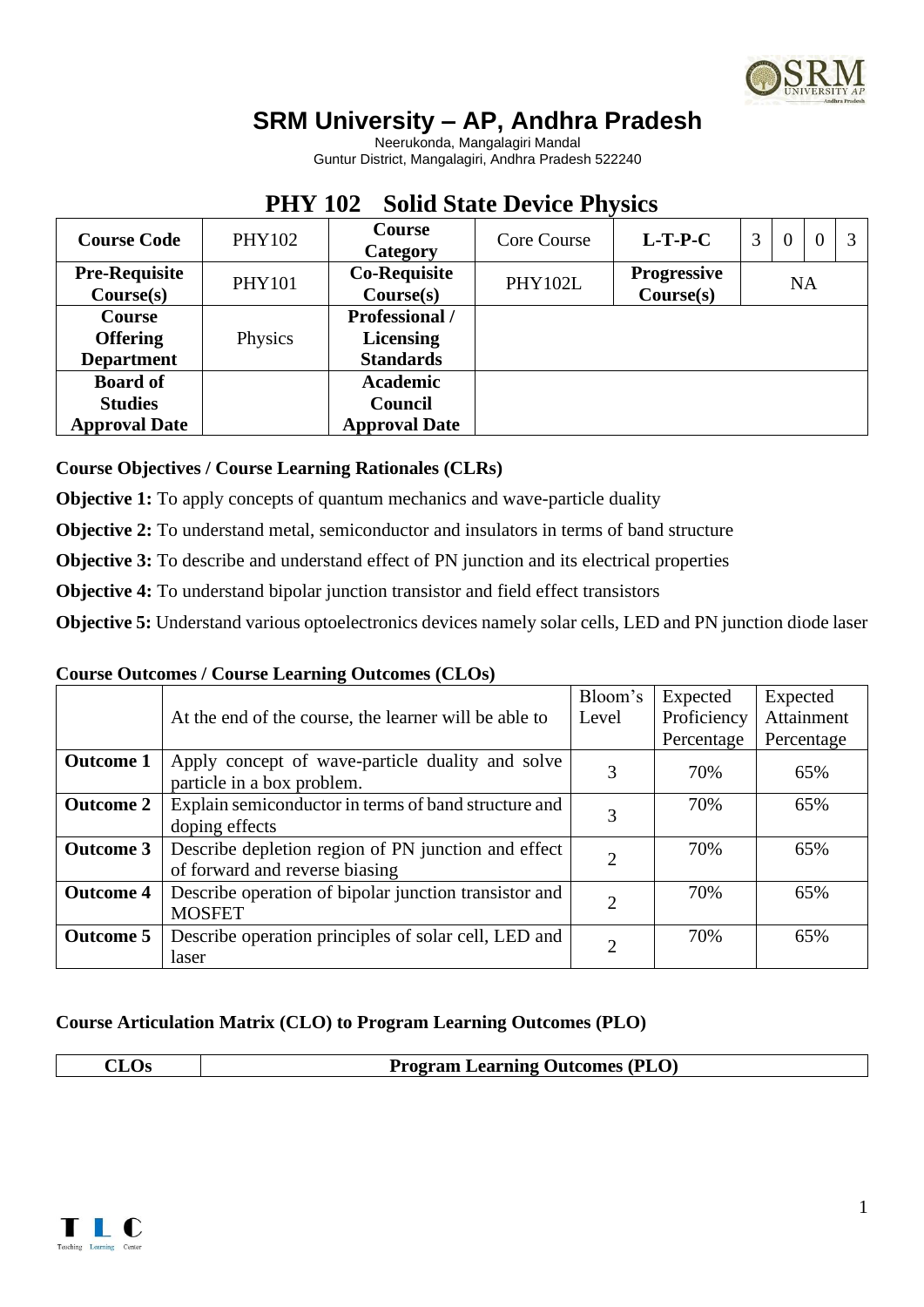

|                          | Disciplinary<br>Knowledge<br>and<br>Scientific | and Problem<br>Reasoning<br>Solving<br>Analytical | Thinking<br>Reflective<br>ម<br>ក្ន<br>Critical | Design<br>$\overline{a}$<br>Thinking<br>Reasoning<br>Scientific | Research Related Skills | Usage<br>Modern Tools and ICT | Sustainability<br>Environment and | Ethical<br>ម្ព<br>Awareness<br>Multicultural<br>Moral, | <b>Skills</b><br>and Teamwork<br>Individual | <b>Skills</b><br>Communication | <b>Skills</b><br>Readiness<br>Leadership | Long<br>Self-Directed and Life<br>Learning | $\overline{\phantom{0}}$<br><b>PSO</b> | $\sim$<br>0<br>PS | $\infty$<br>$\circ$<br>PS |
|--------------------------|------------------------------------------------|---------------------------------------------------|------------------------------------------------|-----------------------------------------------------------------|-------------------------|-------------------------------|-----------------------------------|--------------------------------------------------------|---------------------------------------------|--------------------------------|------------------------------------------|--------------------------------------------|----------------------------------------|-------------------|---------------------------|
| Outcome 1                | 3                                              | 3                                                 | 3                                              | $\overline{2}$                                                  | 1                       | $\overline{2}$                |                                   |                                                        |                                             |                                |                                          | $\overline{2}$                             | 3                                      | 1                 | $\overline{2}$            |
| Outcome 2                | 3                                              | 3                                                 | 3                                              | 3                                                               | $\overline{2}$          | $\overline{2}$                |                                   |                                                        | $\overline{2}$                              |                                |                                          | $\overline{2}$                             | 3                                      | $\overline{2}$    | $\overline{2}$            |
| Outcome 3                | 3                                              | 3                                                 | 3                                              | 3                                                               | $\overline{2}$          | $\overline{2}$                |                                   |                                                        | $\overline{2}$                              |                                |                                          | $\overline{2}$                             | 3                                      | $\overline{2}$    | $\overline{2}$            |
| Outcome 4                | 3                                              | 3                                                 | 3                                              | 3                                                               | 2                       |                               |                                   |                                                        | 3                                           |                                |                                          | $\overline{2}$                             | 3                                      | 2                 | $\overline{2}$            |
| Outcome 5                | 3                                              | 3                                                 | 3                                              | 3                                                               | 3                       |                               |                                   |                                                        | $\overline{2}$                              |                                |                                          | 3                                          | 3                                      | 2                 | $\overline{2}$            |
| <b>Course</b><br>Average | 3                                              | 3                                                 | 3                                              | 3                                                               | 3                       | 2                             |                                   |                                                        | $\overline{2}$                              |                                |                                          | $\overline{2}$                             | 3                                      | 2                 | 2                         |

### **Course Unitization Plan**

| Unit No. | <b>Unit Name</b>                                                                                        | <b>Required</b><br><b>Contact</b> | CLOs<br><b>Addresse</b> | <b>References</b> |
|----------|---------------------------------------------------------------------------------------------------------|-----------------------------------|-------------------------|-------------------|
| Unit 1   | <b>Quantum Mechanics and Application</b>                                                                | <b>Hours</b><br>9                 | d                       |                   |
| 1.       |                                                                                                         | $\mathbf{1}$                      | $\mathbf{1}$            |                   |
|          | Light as particle: Photoelectric effect, idea of photon                                                 |                                   |                         | 1, 2              |
| 2.       | Wave particle duality; Matter waves - De Broglie<br>hypothesis                                          | $\mathbf{1}$                      | 1                       | 1, 2              |
| 3.       | Postulates of quantum mechanics, Wave function and its<br>physical interpretation                       | $\mathbf{1}$                      | $\mathbf{1}$            | 1, 2              |
| 4.       | Heisenberg's uncertainty principle-qualitative discussion                                               | $\mathbf{1}$                      | 1                       | 1, 2              |
| 5.       | Schrödinger's equation                                                                                  | $\mathbf{1}$                      | $\mathbf{1}$            | 1, 2              |
| 6.       | Probability current density, Equation of continuity, and<br>its physical significance                   | $\mathbf{1}$                      | $\mathbf{1}$            | $\overline{1,2}$  |
| 7.       | Particle in an infinitely deep potential well (one -<br>dimension)                                      | $\mathbf{1}$                      | $\mathbf{1}$            | 1, 2              |
| 8.       | Step potential and potential barrier:<br>Qualitative<br>discussion                                      | $\mathbf{1}$                      | $\mathbf{1}$            | 1, 2              |
| 9.       | Barrier penetration and tunnelling effect                                                               | $\mathbf{1}$                      | 1                       | 1, 2              |
| Unit 2   | <b>Bands</b><br><b>Energy</b><br>and<br><b>Carriers</b><br>in<br><b>Charge</b><br><b>Semiconductors</b> | $\boldsymbol{9}$                  |                         |                   |
| 10.      | Crystal Lattices, Periodic Structures, Cubic Lattices, its<br>plane and directions                      | 1                                 | $\overline{2}$          | 1, 2              |
| 11.      | Energy bands: Metals - semiconductors and insulators,<br>direct and indirect bandgap semiconductors     | $\mathbf{1}$                      | $\overline{2}$          | 1, 2              |
| 12.      | intrinsic<br>extrinsic<br>holes-<br>Electrons<br>and<br>and<br>semiconductors                           | $\mathbf{1}$                      | $\overline{2}$          | 1, 2              |
| 13.      | Doped materials<br>- n-type material<br>and<br>p-type<br>semiconductor material; Energy band diagrams   | $\mathbf{1}$                      | $\overline{2}$          | 1, 2              |

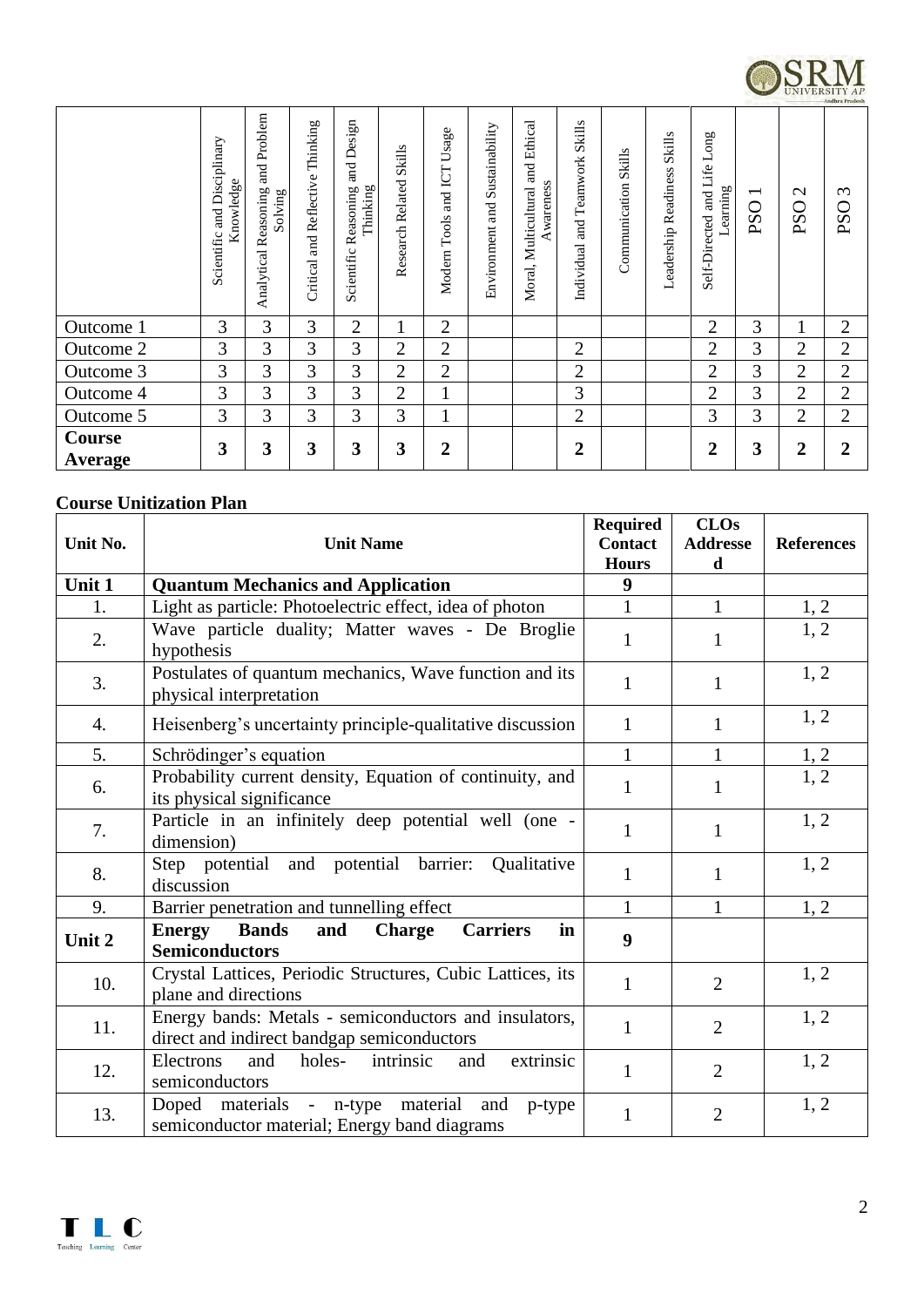| 14.    | The Fermi Level, Electron and hole concentrations at<br>equilibrium, Temperature dependence of<br>carrier<br>concentrations | $\mathbf{1}$     | $\overline{2}$ | 1, 2 |
|--------|-----------------------------------------------------------------------------------------------------------------------------|------------------|----------------|------|
| 15.    | Electrical conductivity and mobility, Drift velocity,<br>Effects of temperature and doping on carrier mobility              | $\mathbf{1}$     | $\overline{2}$ | 1, 2 |
| 16.    | Carrier Lifetime - Direct recombination, Indirect<br>recombination; Trapping                                                | $\mathbf{1}$     | $\overline{2}$ | 1, 2 |
| 17.    | Diffusion and drift of Carriers, Hall effect                                                                                | $\mathbf{1}$     | $\overline{2}$ | 1, 2 |
| 18.    | Diffusion and recombination, The continuity equation                                                                        | $\mathbf{1}$     | $\overline{2}$ | 1, 2 |
| Unit 3 | p-n Junction                                                                                                                | 9                |                |      |
| 19.    | Steady state carrier injection; Diffusion length                                                                            | $\mathbf{1}$     | 3              | 1, 2 |
| 20.    | Fabrication of p-n Junctions                                                                                                | $\mathbf{1}$     | $\overline{3}$ | 1, 2 |
| 21.    | Equilibrium condition of p-n Junction                                                                                       | $\mathbf{1}$     | 3              | 1, 2 |
| 22.    | The built-in potential, Equilibrium Fermi levels                                                                            | 1                | 3              | 1, 2 |
| 23.    | Space charge width, electric field and junction<br>capacitance                                                              | 1                | 3              | 1, 2 |
| 24.    | IV characteristics of forward and reverse biased p-n<br>junction                                                            | $\mathbf{1}$     | $\overline{3}$ | 1, 2 |
| 25.    | Reverse-biased p-n junctions: Space charge width and<br>electric field                                                      | $\mathbf{1}$     | 3              | 1, 2 |
| 26.    | Zener breakdown and avalanche breakdown                                                                                     | $\mathbf{1}$     | $\overline{3}$ | 1, 2 |
| 27.    | Metal-Semiconductor Junctions: Schottky Barriers,<br>Rectifying Contacts, Ohmic Contacts (Qualitative<br>discussions)       | 1                | 3              | 1, 2 |
| Unit 4 | <b>Transistors</b>                                                                                                          | $\boldsymbol{9}$ |                |      |
| 28.    | Bipolar Junction Transistor (BJT): Design, modes of<br>operation and working principles                                     | 1                | 4              | 1, 2 |
| 29.    | <b>BJT IV</b> characteristics                                                                                               | $\mathbf{1}$     | $\overline{4}$ | 1, 2 |
| 30.    | Field-Effect Transistor (FET): Design and working<br>principles; Junction Field-Effect Transistor (JFET)                    | $\mathbf{1}$     | $\overline{4}$ | 1, 2 |
| 31.    | Metal-oxide-semiconductor<br>Field-Effect<br>Transistor<br>(MOSFET): Design and working principles                          | 1                | $\overline{4}$ | 1, 2 |
| 32.    | D-MOSFET design and operation                                                                                               | $\mathbf{1}$     | $\overline{4}$ | 1, 2 |
| 33.    | E-MOSFET design and operation                                                                                               | $\mathbf{1}$     | $\overline{4}$ | 1, 2 |
| 34.    | MOSFET Output characteristics, Transfer characteristics                                                                     | $\mathbf{1}$     | $\overline{4}$ | 1, 2 |
| 35.    | Short channel MOSFET I-V characteristics,<br>Equivalent circuit for the MOSFET                                              | $\mathbf{1}$     | $\overline{4}$ | 1, 2 |
| 36.    | <b>Transistor applications</b>                                                                                              | $\mathbf{1}$     | $\overline{4}$ | 1, 2 |
| Unit 5 | <b>Optoelectronic Devices</b>                                                                                               | 9                |                |      |
| 37.    | Electromagnetic spectrum                                                                                                    | $\mathbf{1}$     | 5              | 3.4  |
| 38.    | Optical absorption and electron-hole recombination                                                                          | $\mathbf{1}$     | $\overline{5}$ | 3.4  |
| 39.    | Photovoltaic effect                                                                                                         | $\mathbf{1}$     | $\overline{5}$ | 3.4  |
| 40.    | Solar Cells: Design and operation                                                                                           | $\mathbf{1}$     | 5              | 3.4  |
| 41.    | Photodetectors: Design and operation                                                                                        | $\mathbf{1}$     | $\overline{5}$ | 3.4  |
| 42.    | Light-emitting diodes: Design and operation                                                                                 | $\mathbf{1}$     | $\overline{5}$ | 3.4  |
| 43.    | Introduction to LASER, Metastable state, Population<br>inversion, stimulated emission, Einstein's A and B<br>coefficients   | $\mathbf{1}$     | 5              | 3.4  |
| 44.    | Semiconductor LASER: Types, materials and fabrication                                                                       | 1                | 5              | 3.4  |